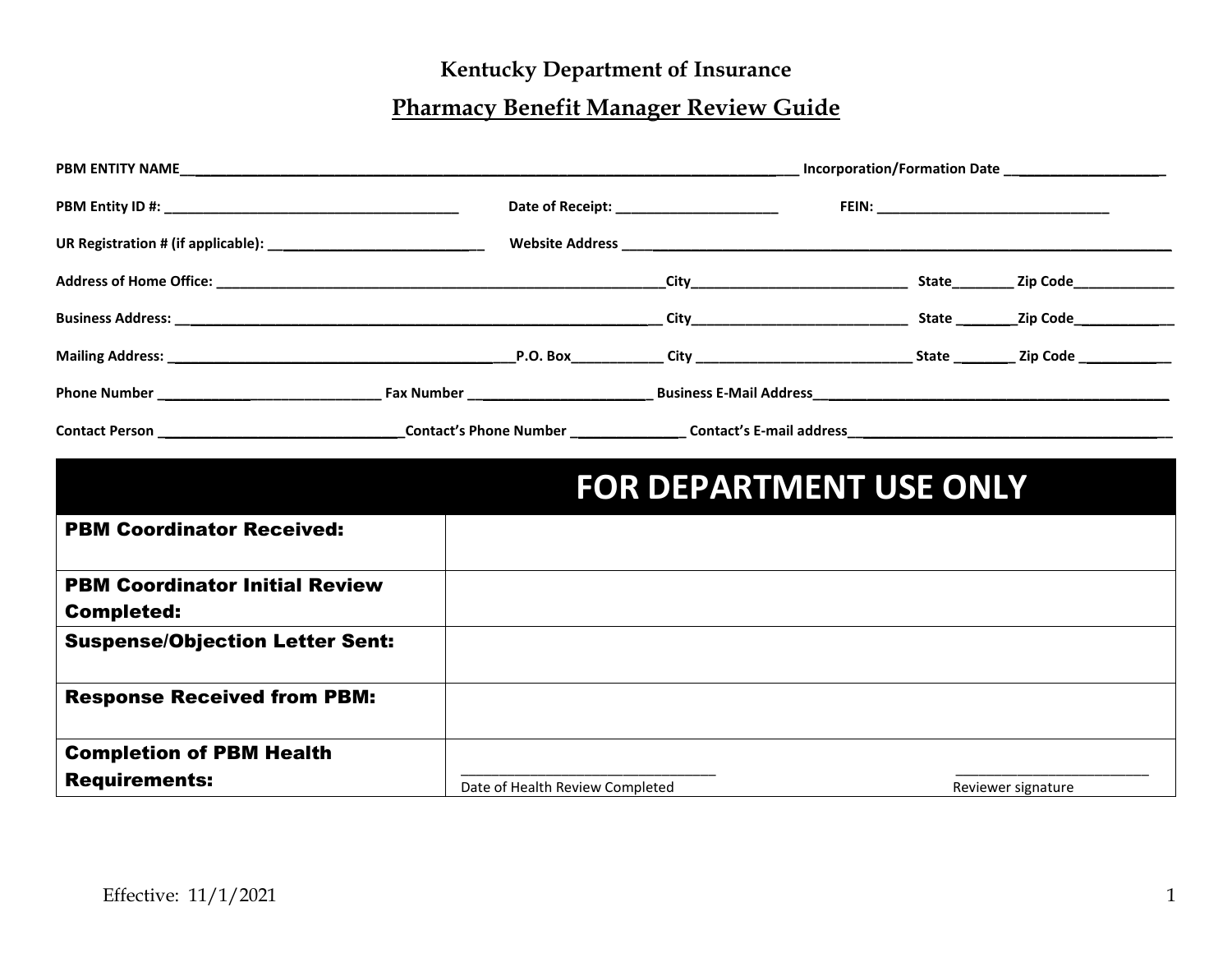| <b>Administration &amp; Operation</b>                                                                                                                                                                                                                                                                                                                                                                                                                                                                                                                                   | Compliant | <b>Need Additional</b><br><b>Information RE:</b> | <b>Policy</b><br>Reference |                       |
|-------------------------------------------------------------------------------------------------------------------------------------------------------------------------------------------------------------------------------------------------------------------------------------------------------------------------------------------------------------------------------------------------------------------------------------------------------------------------------------------------------------------------------------------------------------------------|-----------|--------------------------------------------------|----------------------------|-----------------------|
| KRS 304.17A-162 (1) (a) PBM IDENTIFY SOURCES & ESTABLISH APPEALS PROCESS RE: MAC PRICING                                                                                                                                                                                                                                                                                                                                                                                                                                                                                |           |                                                  |                            |                       |
| Have a policy that PBM shall identify sources used to calculate drug reimbursement and establish a<br>process to appeal and resolve disputes regarding maximum allowable cost pricing.                                                                                                                                                                                                                                                                                                                                                                                  |           |                                                  |                            | <b>REQUIRE</b>        |
| 806 KAR 17:575 Process for MAC appeals process and process for the review of complaint associated                                                                                                                                                                                                                                                                                                                                                                                                                                                                       |           |                                                  |                            | $\leq$                |
| with MAC appeal and requirements for the cost listings made available by a PBM.                                                                                                                                                                                                                                                                                                                                                                                                                                                                                         |           |                                                  |                            | $\blacksquare$<br>NTS |
| KRS 304.17A-162 (1) (b) APPEAL PROCESS & 806 KAR 17:575                                                                                                                                                                                                                                                                                                                                                                                                                                                                                                                 |           |                                                  |                            |                       |
| Have a policy with detailed description of the MAC Pricing Dispute Appeal Process to be used by<br>contracted pharmacies, pharmacy services and administration organizations of group purchasing<br>organization, including the appeals policy and procedure, pursuant to KRS.17A-162 (1) (b) and 806<br>KAR 17:575.                                                                                                                                                                                                                                                    |           |                                                  |                            |                       |
| 806 KAR 17:575 (2) PBM shall establish a MAC pricing appeal process where a contracted pharmacy or<br>the pharmacy's designee may appeal if<br>(a) The maximum allowable cost established for a drug reimbursement is below the cost at which the<br>drug is available for purchase by pharmacists and pharmacies in Kentucky from national or regional<br>wholesalers licensed in Kentucky by the Kentucky Board of Pharmacy; or<br>(b) The pharmacy benefit manager has placed a drug on the maximum allowable cost list in violation<br>of KRS 304.17A-162(8).       |           |                                                  |                            |                       |
| Right to appeal limited to 60 days following initial claim and PBM shall accept an appeal on or before<br>60 days of initial claim per 806 KAR 17:575 (2) (a)                                                                                                                                                                                                                                                                                                                                                                                                           |           |                                                  |                            |                       |
| Per 806 KAR 17:575 (2)c) A provision allowing a contracted pharmacy, pharmacy service<br>administration organization or group purchasing organization, to initiate the appeal process,<br>regardless if an appeal has previously been submitted by a pharmacy or the pharmacy's designee<br>outside of Kentucky, by contacting the pharmacy benefit manager's designated contact person<br>electronically, by mail, or telephone. If the appeal process is initiated by telephone, the appealing<br>party shall follow up with a written request within three (3) days. |           |                                                  |                            |                       |
| Per 806 KAR 17:575 (3) The pharmacy benefit manager's maximum allowable cost pricing appeal<br>process shall be readily accessible to contracted pharmacies electronically through publication on the<br>pharmacy benefit manager's website, and in either the contracted pharmacy's contract with the<br>pharmacy benefit manager or through a pharmacy provider manual distributed to contracted<br>pharmacies, pharmacy service administration organizations, and group purchasing organizations.                                                                    |           |                                                  |                            |                       |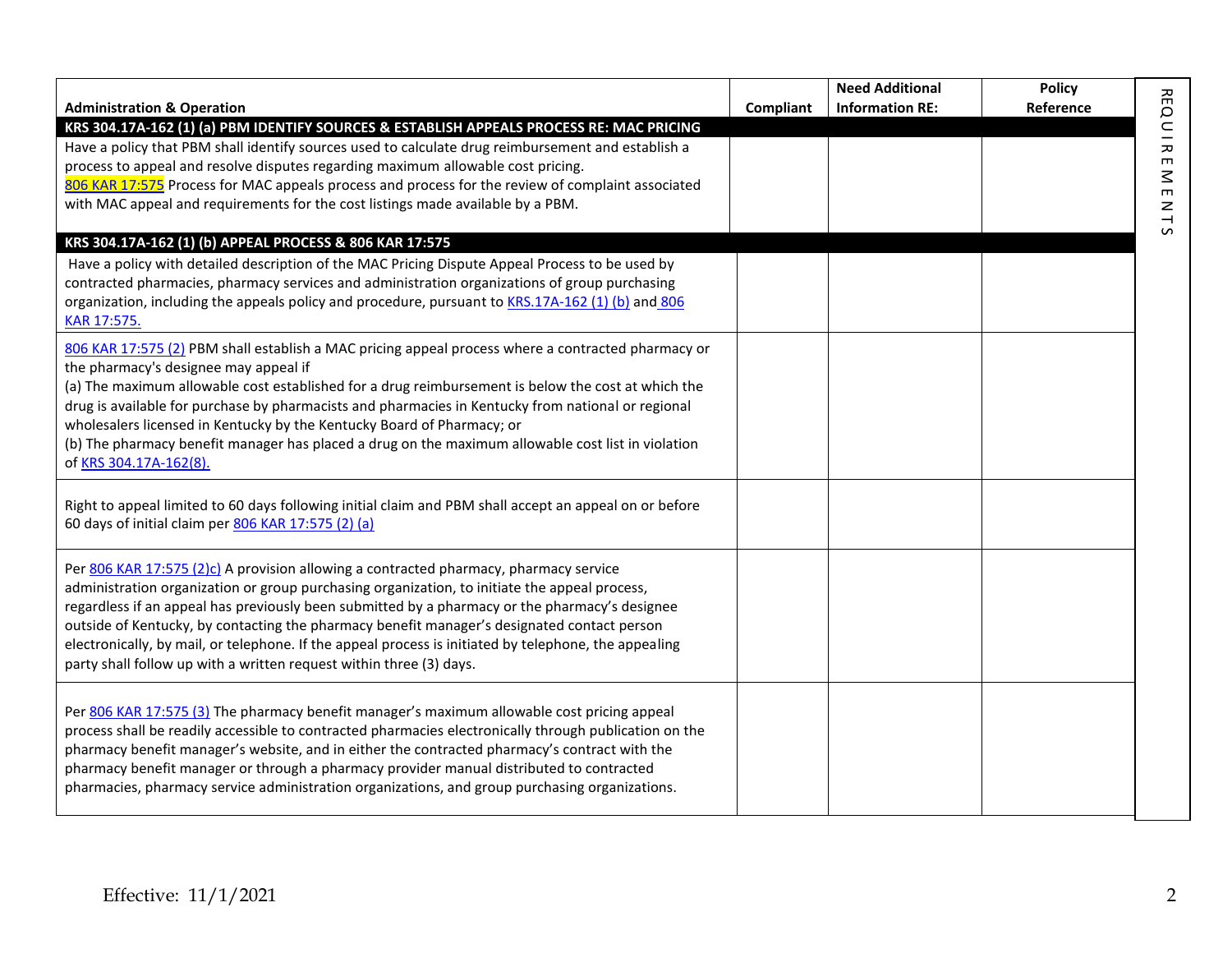| Per 806 KAR 17:575 (5) The pharmacy benefit manager shall investigate, resolve, and respond to the<br>appeal within ten (10) calendar days of receipt of the appeal. Upon resolution, the pharmacy benefit<br>manager shall issue a written response to the appealing party that shall include the following:<br>(a) The date of the decision;<br>(b) The name, phone number, mailing address, email address, and title of the person making the<br>decision; and<br>(c) A statement setting forth the specific reason for the decision, including specific requirements for<br>appeals denied and granted. (Listed below)                                                                                                                                                                                                                                                                                                                                                                                                                                                                                                                                                                                                                                                                                                                                                                                                                                                                                      |  |  |
|-----------------------------------------------------------------------------------------------------------------------------------------------------------------------------------------------------------------------------------------------------------------------------------------------------------------------------------------------------------------------------------------------------------------------------------------------------------------------------------------------------------------------------------------------------------------------------------------------------------------------------------------------------------------------------------------------------------------------------------------------------------------------------------------------------------------------------------------------------------------------------------------------------------------------------------------------------------------------------------------------------------------------------------------------------------------------------------------------------------------------------------------------------------------------------------------------------------------------------------------------------------------------------------------------------------------------------------------------------------------------------------------------------------------------------------------------------------------------------------------------------------------|--|--|
| Detailed description of the MAC Pricing Dispute Appeal Process to be used by contracted pharmacies,<br>pharmacy services and administration organizations of group purchasing organization, including the<br>appeals policy and procedure, pursuant to KRS.17A-162 (1) (b).<br>Appeals process should include following provisions:<br>Right to appeal limited to appeal received on or before 60 days following initial claim;<br>ப<br>The appeal shall be investigated and resolved by PBM within 10 calendar days;<br>$\Box$<br>The PBM shall respond to all appeals in a manner approved by the department<br>$\Box$<br>If an appeal is denied the PBM shall provide the following:<br>$\Box$<br>$\Box$ a.) the reason for the denial per KRS 17A-162 and additional requirements for 806<br>KAR 17:575 including<br>$\Box$ (a) The date of the decision;<br>(b) The name, phone number, mailing address, email address, and title of the<br>□<br>person making the decision; and<br>$\Box$<br>(c) A statement setting forth the specific reason for the decision, including:<br>(i) The NDC or the NDC of a therapeutically equivalent drug as defined in KRS<br>304.17A-162(9) of the same dosage, dosage form, and strength of the appealed<br>drug and<br>(ii) identify the source where (NDC) may be purchased from the Kentucky licensed<br>wholesaler offering the drug at or below MAC on the date of fill the reason for the<br>denial ((C)and where it may be purchased by contracted pharmacies) |  |  |
| KRS 304.17A-162 (2) (a-f) APPEALS GRANTED FOR PRICE UPDATES<br>KRS 304/17A-162 (a) and 806 KAR 17:575 (5)(c)(1) If the appeal is granted: Per 806 KAR<br>$\Box$<br>17:575 (5) The pharmacy benefit manager shall <i>investigate, resolve, and respond</i> to the<br>appeal within ten (10) calendar days of receipt of the appeal. Upon resolution, the pharmacy<br>benefit manager shall issue a written response to the appealing party that shall include the<br>following:<br>(a) The date of the decision;<br>(b) The name, phone number, mailing address, email address, and title of the person making<br>⊔<br>the decision; and<br>(c) A statement setting forth the specific reason for the decision, including: KRS 304/17A-162<br>⊔<br>(a) and $806$ KAR 17:575 (5)(c)(1) If the appeal is granted:<br>(i) The amount of the adjustment to be paid retroactive to the initial date of service to the<br>ш<br>appealing pharmacy, (which is the date appealed drug was dispensed);                                                                                                                                                                                                                                                                                                                                                                                                                                                                                                                    |  |  |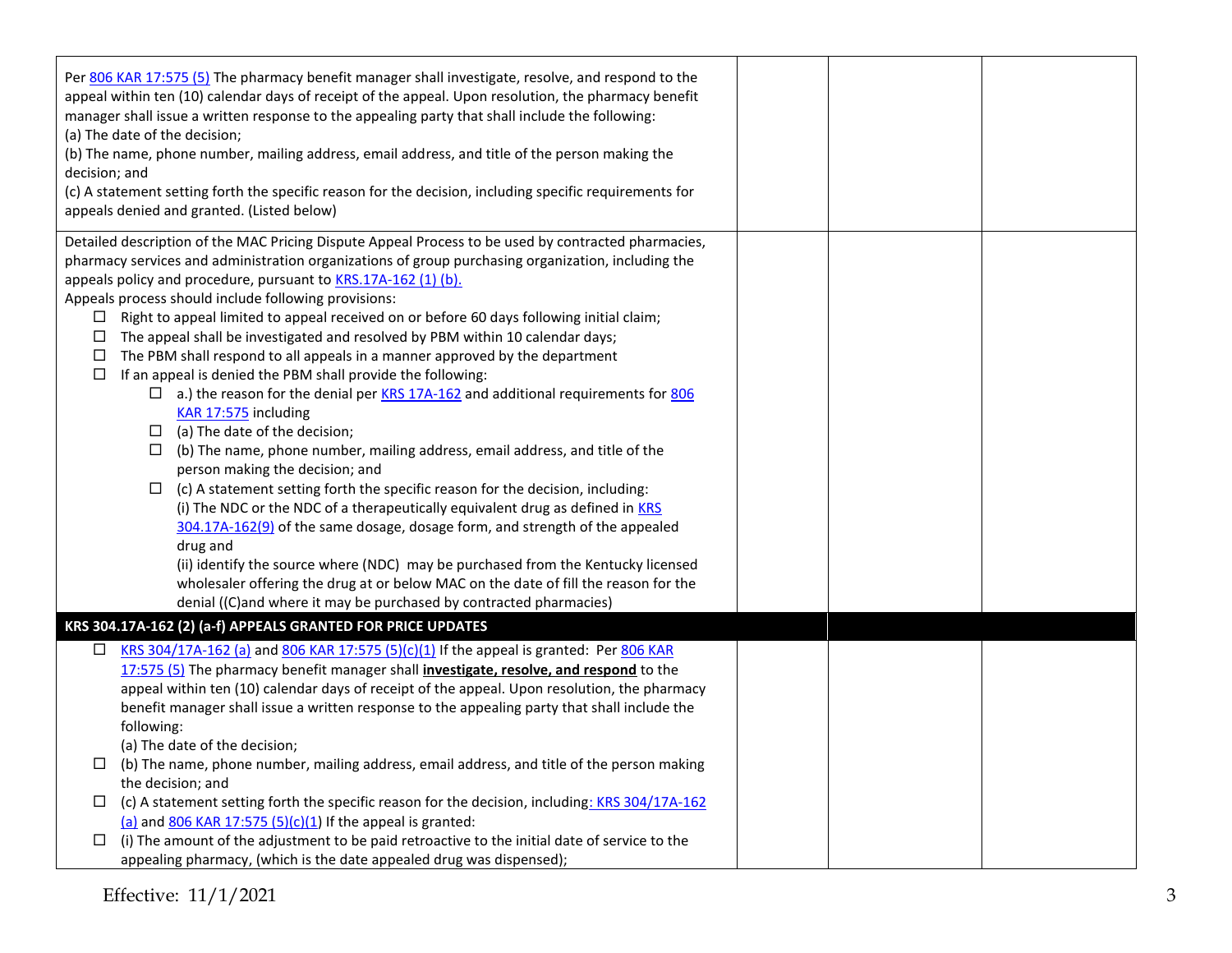| (ii) The drug name, national drug code, and prescription number of the appealed drug;                |  |  |
|------------------------------------------------------------------------------------------------------|--|--|
| (iii) The appeal number assigned by the pharmacy benefit manager, if applicable                      |  |  |
| PLUS (a-f of statute 162) items listed below.                                                        |  |  |
| If a price update is warranted as a result of an appeal granted the PBM shall:<br>□                  |  |  |
| A.) make the change in the maximum allowable cost to the initial date of service<br>$\Box$           |  |  |
| the appealed drug was dispensed;                                                                     |  |  |
| $\Box$<br>B.) adjust the maximum allowable cost of the drug for the appealing pharmacy and           |  |  |
| for all other contracted pharmacies in the network of that PBM that filled a                         |  |  |
| prescription for patients covered under the same health benefit plan to the initial                  |  |  |
| date of service the appealed drug was dispensed;                                                     |  |  |
| C.) individually notify all other contracted pharmacies in the network of that PBM<br>$\Box$         |  |  |
| that a retroactive maximum allowable cost adjustment has been made as a result of                    |  |  |
| a granted appeal effective to the initial date of service the appealed drug was                      |  |  |
| dispensed;                                                                                           |  |  |
| D.) adjust the drug product reimbursement for contracted pharmacies that resubmit<br>$\Box$          |  |  |
| claims to reflect the adjusted maximum allowable cost if applicable to their                         |  |  |
| contract;                                                                                            |  |  |
| $\Box$<br>E.) allow the appealing pharmacy and all other contracted pharmacies in the                |  |  |
| network that filled prescriptions for patients covered under the same health benefit                 |  |  |
| plan to reverse and resubmit claims and receive payment based on the adjusted                        |  |  |
| maximum allowable cost from the initial date of service the appealed drug was                        |  |  |
| dispensed; and                                                                                       |  |  |
| $\Box$ F.) make retroactive price adjustments in the next payment cycle.                             |  |  |
|                                                                                                      |  |  |
| 806 KAR 17:575 (8) A pharmacy benefit manager shall submit the maximum allowable cost pricing        |  |  |
| appeal process and a template response satisfying the requirements of subsection (5) of this section |  |  |
| to the department for review and approval. 806 KAR 17:575(8)                                         |  |  |
| KRS 304.17A-162 (3) NATIONAL DRUG SOURCES USED TO ESTABLISH MAC FOR REIMBURSEMENT                    |  |  |
| Identify the national drug pricing compendia or sources used to obtain drug price data (in a manner  |  |  |
| established by administrative regulations promulgated by the department) for every drug for which    |  |  |
| the PBM establishes a maximum allowable cost to determine the drug product reimbursement.            |  |  |
| Section 6. Data Source Availability. Each pharmacy benefit manager shall identify electronically or  |  |  |
| within contracts to all contracted pharmacies the national drug pricing compendia or sources used to |  |  |
| obtain drug price data for those drugs subject to maximum allowable cost provisions. If any changes  |  |  |
| are made to the data sources following the execution of a contract, the pharmacy benefit manager     |  |  |
| shall individually notify the contracted pharmacies of the changes either through correspondence     |  |  |
| submitted electronically, facsimile, or mail courier. KRS 304.17A-162(3)                             |  |  |
| KRS 304.17A-162 (4) EACH DRUG SUBJECT TO MAC & ACTUAL MAC                                            |  |  |
| Identify the location of the PBM's comprehensive list of every drug subject to MAC for each drug and |  |  |
| the actual maximum allowable cost for each drug.                                                     |  |  |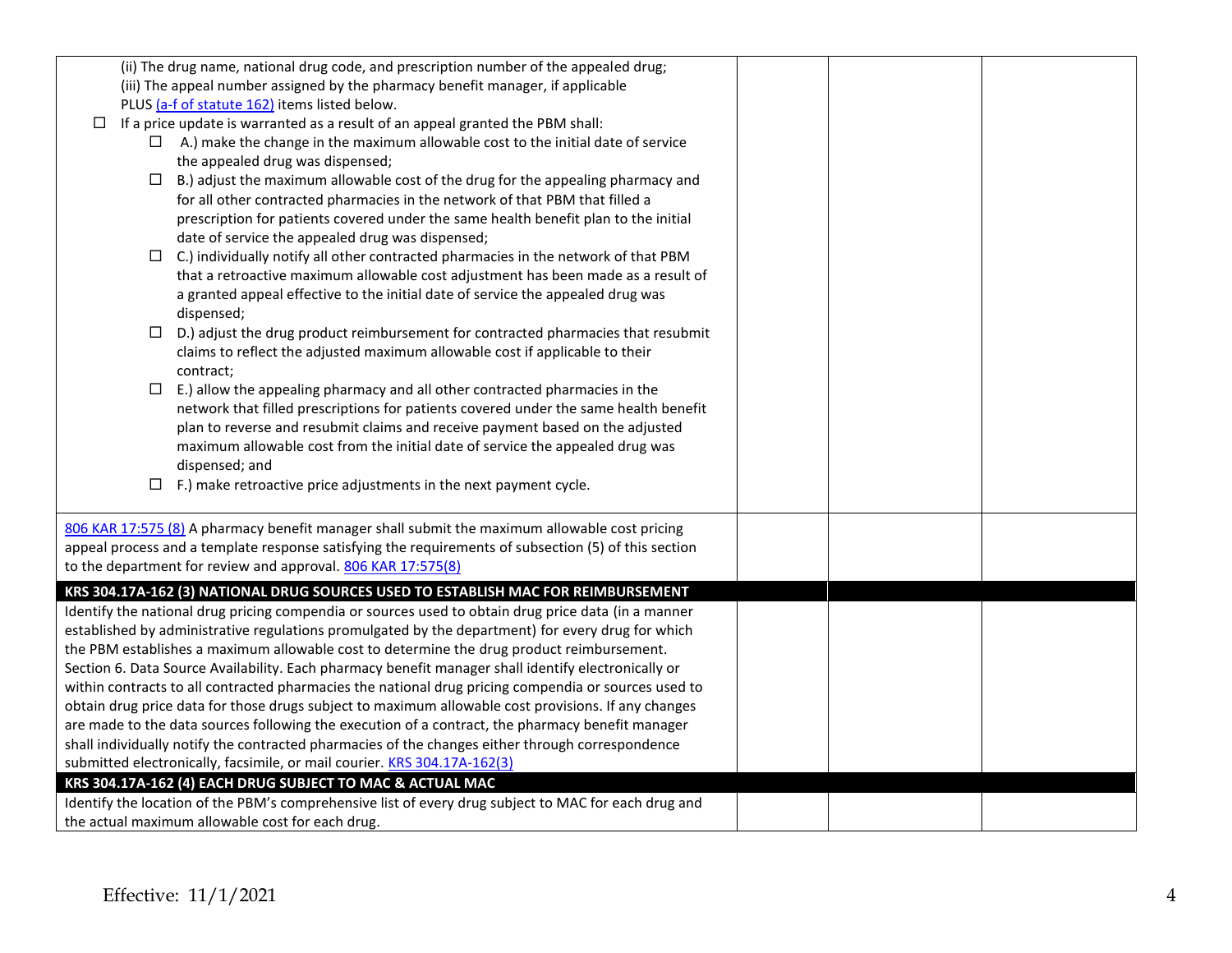| Make available the PBM's comprehensive list of every drug subject to MAC for each drug and the actual    |  |  |
|----------------------------------------------------------------------------------------------------------|--|--|
| maximum allowable cost for each drug. Please submit a screenshot of your website portal showing          |  |  |
| compliance.                                                                                              |  |  |
| Section 4. Maximum allowable cost list availability and format. (1) The pharmacy benefit manager shall   |  |  |
| make available to the contracted pharmacy a comprehensive list of drugs subject to maximum allowable     |  |  |
| cost pricing.                                                                                            |  |  |
| (2) The comprehensive maximum allowable cost pricing list shall:                                         |  |  |
| (a) Be a complete listing by drug in an electronically accessible format, unless, upon a pharmacy's      |  |  |
| written request the list be provided in a paper or other agreed format within two (2) business days upon |  |  |
| receiving the necessary information required for each list requested;                                    |  |  |
| (b) Identify the applicable health plan for which the pricing is applicable;                             |  |  |
| (c) Be electronically searchable and sortable by individual drug name, national drug code, and generic   |  |  |
| code number;                                                                                             |  |  |
| (d) Contain data elements including the drug name, national drug code, per unit price, and strength      |  |  |
| of drug;                                                                                                 |  |  |
| (e) List a specific maximum allowable cost for each drug that will be reimbursed by the pharmacy         |  |  |
| benefit manager;                                                                                         |  |  |
| (f) Provide the effective date for that maximum allowable cost price; and                                |  |  |
| (g) Provide the date the maximum allowable cost list was updated.                                        |  |  |
| (3) The pharmacy benefit manager shall retain in accordance with subsection $(2)(a)$ of this section     |  |  |
| historical pricing data for a minimum of 120 days. KRS 304.17A-162(4)                                    |  |  |
|                                                                                                          |  |  |
| KRS 304.17A-162 (5) & 304.2-165 REQUESTED INFO TO RESOLVE APPEAL PROVIDED TO DEPARTMENT                  |  |  |
| Have a policy that upon request, information that is needed to resolve an appeal shall be made           |  |  |
| available to the department within 15 calendar days and if the department is unable to obtain            |  |  |
| information from the PBM appeal shall be granted to the appealing pharmacy. KRS 304.17A-162(5) &         |  |  |
| 304.2-165                                                                                                |  |  |
| KRS 304.17A-162 (6) UPDATE MAC PRICING EVERY 7 DAYS & NOTIFY CONTRACTED PHARMACIES                       |  |  |
| Have a policy and procedure used for updating MAC pricing (for every drug PBM establishes MAC to         |  |  |
| determine reimbursement) every 7 calendar days and shall immediately utilize the updated MAC in          |  |  |
| calculating the payments made to all contracted pharmacies (and the PBM's ability to provide             |  |  |
| notification to all contractors. This update must be every 7 calendar days from the change in pricing,   |  |  |
| not a once weekly update. KRS 304.17A-162(6)                                                             |  |  |
| KRS 304.17A-162 (7) & 806 KAR 17:575 WEEKLY UPDATES TO MAC & ACTUAL COST NOTIFICATIONS                   |  |  |
| Have a policy and procedure indicating PBMs ability to provide notification to all contracted            |  |  |
| pharmacies to the pharmacists the weekly updates to the list of drugs subject to maximum allowable       |  |  |
| cost and the actual maximum allowable cost for each drug.                                                |  |  |
| Section 5. Weekly Updates to Maximum Allowable Cost Price List.                                          |  |  |
| (1) Pharmacy benefit managers shall send to all contracted pharmacies one (1) weekly update to the       |  |  |
| maximum allowable cost price list.                                                                       |  |  |
| (2) The weekly update shall include the information below for all drugs added, removed, or changed       |  |  |
| in price since the last weekly update:                                                                   |  |  |
|                                                                                                          |  |  |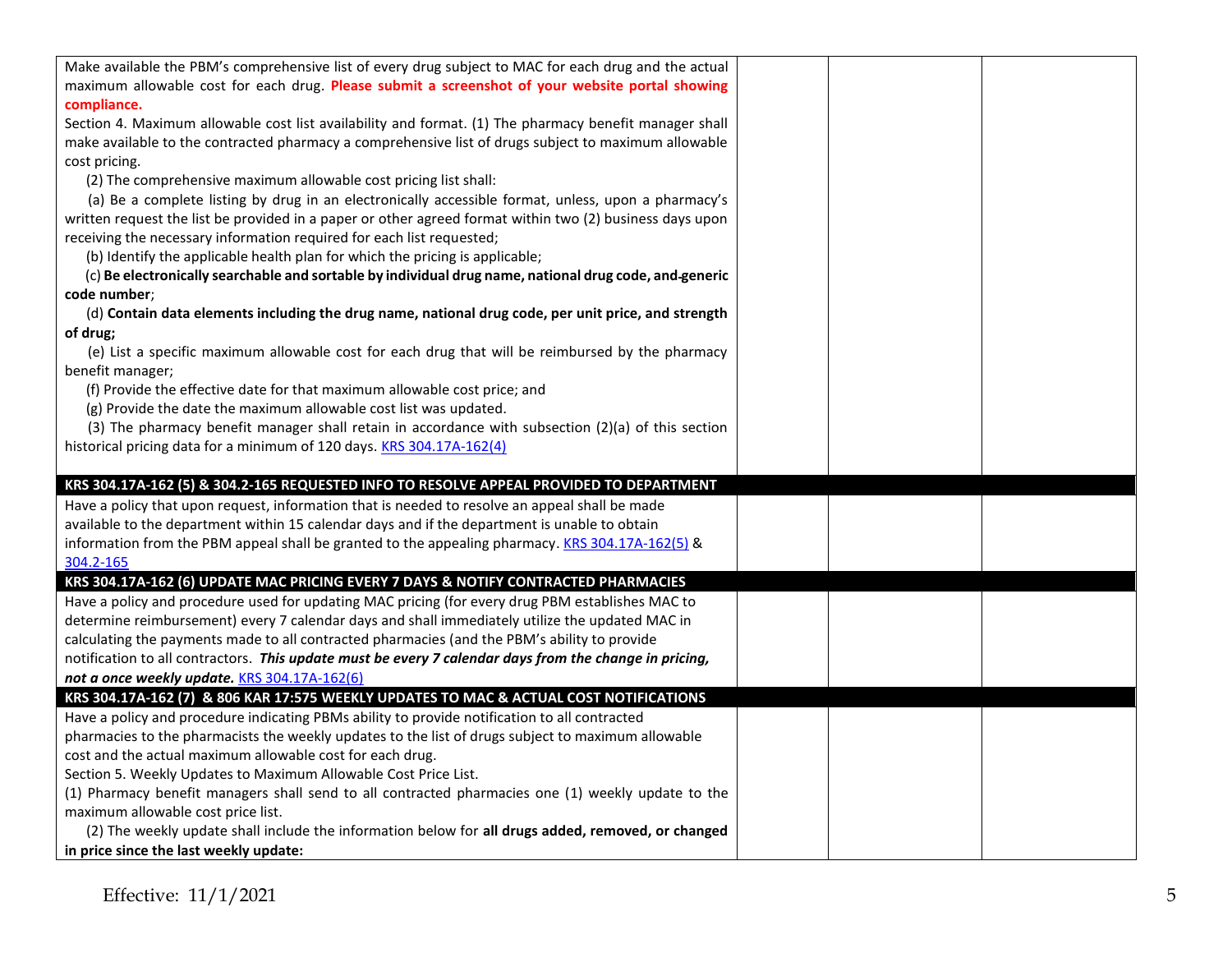| (a) Be in an electronically accessible format, unless, upon written request by the pharmacy the update    |  |  |
|-----------------------------------------------------------------------------------------------------------|--|--|
| be provided in paper or other agreed format within two (2) business days of receipt of the request from   |  |  |
| the contracted pharmacy;                                                                                  |  |  |
| (b) Identify the basis for each drug's inclusion on the update;                                           |  |  |
| (c) If a drug is added to the maximum allowable cost list, the maximum allowable cost price shall be      |  |  |
| indicated;                                                                                                |  |  |
| (d) Identify all drugs removed from the maximum allowable cost list;                                      |  |  |
| (e) If a change in the maximum allowable cost price is made, include the old price, and new price;        |  |  |
| (f) Identify the drug name, national drug code, generic code number, and the applicable health            |  |  |
| benefit plan information; and                                                                             |  |  |
| (g) Identify the effective date of the change.                                                            |  |  |
| Please submit a screenshot of your website portal showing compliance.                                     |  |  |
| KRS 304.17A-162(7) & 806 KAR 17:575                                                                       |  |  |
| KRS 304.17A-162 (8) DRUG PRODUCTS & TEEs SUBJECT TO MAC ARE AVAILABLE                                     |  |  |
| Ensure every drug subject to PBM's maximum allowable costs are:                                           |  |  |
| $\Box$ A.) Generally available for purchase by pharmacists and pharmacies in Kentucky from a              |  |  |
| national or regional wholesaler licensed in Kentucky by the Kentucky Board of Pharmacy;                   |  |  |
| B.) Not obsolete, temporarily unavailable, or listed on a drug shortage list; and<br>ப                    |  |  |
| $\Box$ C1.) Drugs that have an "A" or "B" rating in the most recent version of the United States          |  |  |
| Food and Drug Administration Approved (USDA) Drug Products with Therapeutic Equivalence                   |  |  |
| Evaluations(TEE), also known as the Orange Book; or                                                       |  |  |
| $\Box$ C2.) Drugs that have a "NR" or NA" rating or have a similar rating by a nationally recognized      |  |  |
| reference. KRS 304.17A-162(8)                                                                             |  |  |
| KRS 304.17A-162 (9) REIMBURSEMENTS ARE FOR SPECIFIC DRUG PRODUCTS & TEEs                                  |  |  |
| Have a policy to ensure that reimbursement for a drug subject to maximum allowable cost is based          |  |  |
| solely on specific drug and drugs that are therapeutically equivalent if the therapeutically equivalent   |  |  |
| drugs are listed in the most recent version of the Orange Book (which is USDA Approved Drug               |  |  |
| Products with Therapeutic Equivalence Evaluations). KRS 304.17A-162(9)                                    |  |  |
| KRS 304.17A-162 (10) REIMBURSEMENT FOR "B" DRUG PRODUCTS & TEEs                                           |  |  |
| Have a policy to ensure that reimbursement for a "B" rated drug subject to maximum allowable cost         |  |  |
| is based solely on specific drug and drugs that are not therapeutically equivalent to a "B" rating in the |  |  |
| most recent version of the Orange Book. KRS 304.17A-162(10)                                               |  |  |
| KRS 304.17A-162 (11) REIMBURSEMENT FOR "NR" OR"NA" DRUG PRODUCTS & TEEs                                   |  |  |
| Have a policy to ensure that reimbursement for a "NR" or "NA" rating or similar rating by a nationally    |  |  |
| recognized reference subject to maximum allowable cost is based solely on that specific drug and          |  |  |
| other drugs with a "NR" or "NA" rating or similar rating by a nationally recognized reference that        |  |  |
| meets criteria for therapeutic equivalence used in the Orange Book. KRS 304.17A-162(11)                   |  |  |
| KRS 304.17A-162 (12) REIMBURSEMENT FOR DRUG PRODUCT WITHOUT TEE                                           |  |  |
| Have a policy to ensure that reimbursement for a drug subject to maximum allowable cost is based          |  |  |
| solely on that drug if there is no other therapeutically equivalent drug. KRS 304.17A-162(12)             |  |  |
| KRS 304.17A-162 (13) REIMBURSEMENT FOR DRUG PRODUCTS ARE AVAILABLE                                        |  |  |
|                                                                                                           |  |  |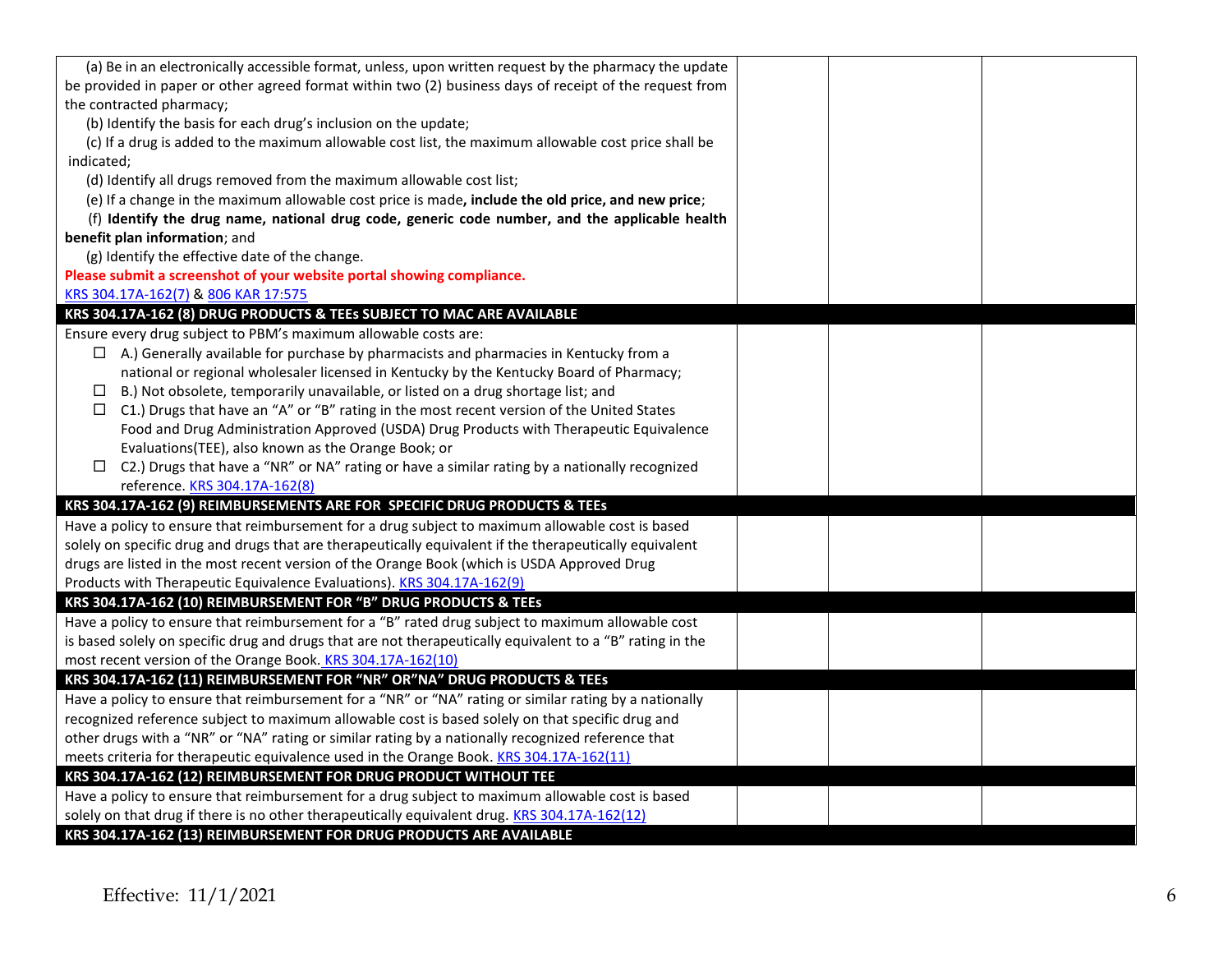| Have a policy to ensure that reimbursement for a drug subject to maximum allowable cost is not<br>based on a drug that is obsolete, temporarily unavailable, listed on a drug shortage list, or that cannot |  |  |
|-------------------------------------------------------------------------------------------------------------------------------------------------------------------------------------------------------------|--|--|
| be lawfully substituted. KRS 304.17A-162(13)                                                                                                                                                                |  |  |
| KRS 304.17A-167 STANDARDS FOR ELECTRONIC PRIOR AUTHORIZATIONS                                                                                                                                               |  |  |
| Have a process for electronically requesting and transmitting prior authorization for a drug by                                                                                                             |  |  |
| providers that meets the requirement of the most recent National Council for Prescription Drug                                                                                                              |  |  |
| Programs SCRIPT standards for electronic prior authorization transactions adopted by the US Dept. of                                                                                                        |  |  |
| Health and Human Services. KRS 304.17A-167                                                                                                                                                                  |  |  |
| 45 CFR 156.122 EXCEPTIONS POLICY & POLICY TO ACCESS RETAIL PHARMACY                                                                                                                                         |  |  |
| Have an Exceptions Policy which allows an enrollee, designee, or prescribing provider to gain access to                                                                                                     |  |  |
| clinically appropriate drugs not otherwise covered by the plan, and includes a standard procedure. 45                                                                                                       |  |  |
| CFR 156.122                                                                                                                                                                                                 |  |  |
| Have an Exceptions Policy which allows an enrollee, designee, or prescribing provider to gain access to                                                                                                     |  |  |
| clinically appropriate drugs not otherwise covered by the plan, and includes an expedited procedure.                                                                                                        |  |  |
| Have a policy that explains the process that gives the ability to access prescriptions from an in-network                                                                                                   |  |  |
| retail, unless special handling or another reason proves that the prescription cannot be provided by a                                                                                                      |  |  |
| retail pharmacy.                                                                                                                                                                                            |  |  |
| OTHER POLICIES POLICY RE: PHARMACY & THERAPEUTICS COMMITTEE                                                                                                                                                 |  |  |
| Have a policy and procedure relating to the resolution of MAC pricing complaints which are filed with                                                                                                       |  |  |
| the Kentucky Department of Insurance, including timeframes and sample appeal response letter.                                                                                                               |  |  |
| Include a sample of following letters/templates:                                                                                                                                                            |  |  |
| a.) appeal granted from PBM to pharmacist                                                                                                                                                                   |  |  |
| b.) appeal denial from PBM to pharmacist                                                                                                                                                                    |  |  |
| c.) individual notification informing all contracted pharmacies of an adjustment in reimbursement as a                                                                                                      |  |  |
| result of a granted appeal.                                                                                                                                                                                 |  |  |
| Have a policy explaining any Pharmacy and Therapeutics committee membership standards and duties,                                                                                                           |  |  |
| including how often the committee meets, structure, and the decision-making process.                                                                                                                        |  |  |
| Section 7 of KAR 17:575: Annual report. All pharmacy benefit managers licensed to do business in                                                                                                            |  |  |
| Kentucky shall transmit at least annually by March 31 to the department a Pharmacy Benefit Manager                                                                                                          |  |  |
| Annual Report. Please find the Annual Report here. Or, it can be submitted electronically if you have an                                                                                                    |  |  |
| eServices account.                                                                                                                                                                                          |  |  |
| All supporting documentation including but not limited to Provider Agreement templates if any                                                                                                               |  |  |
| responsibilities are delegated and Pharmacy Agreement templates. Please note that any delegated                                                                                                             |  |  |
| entities must be Kentucky Licensed prior to the approval of your submitted renewal.                                                                                                                         |  |  |
| □ Pharmacy Agreement Template Included                                                                                                                                                                      |  |  |
| <b>Delegated Provider Agreement Template Included</b><br>$\Box$                                                                                                                                             |  |  |
| OTHER REQUIREMENTS MAY BE VERIFIED BY LICENSURE                                                                                                                                                             |  |  |
| Have proof of financial responsibility in the amount of one million dollars (\$1,000,000).                                                                                                                  |  |  |